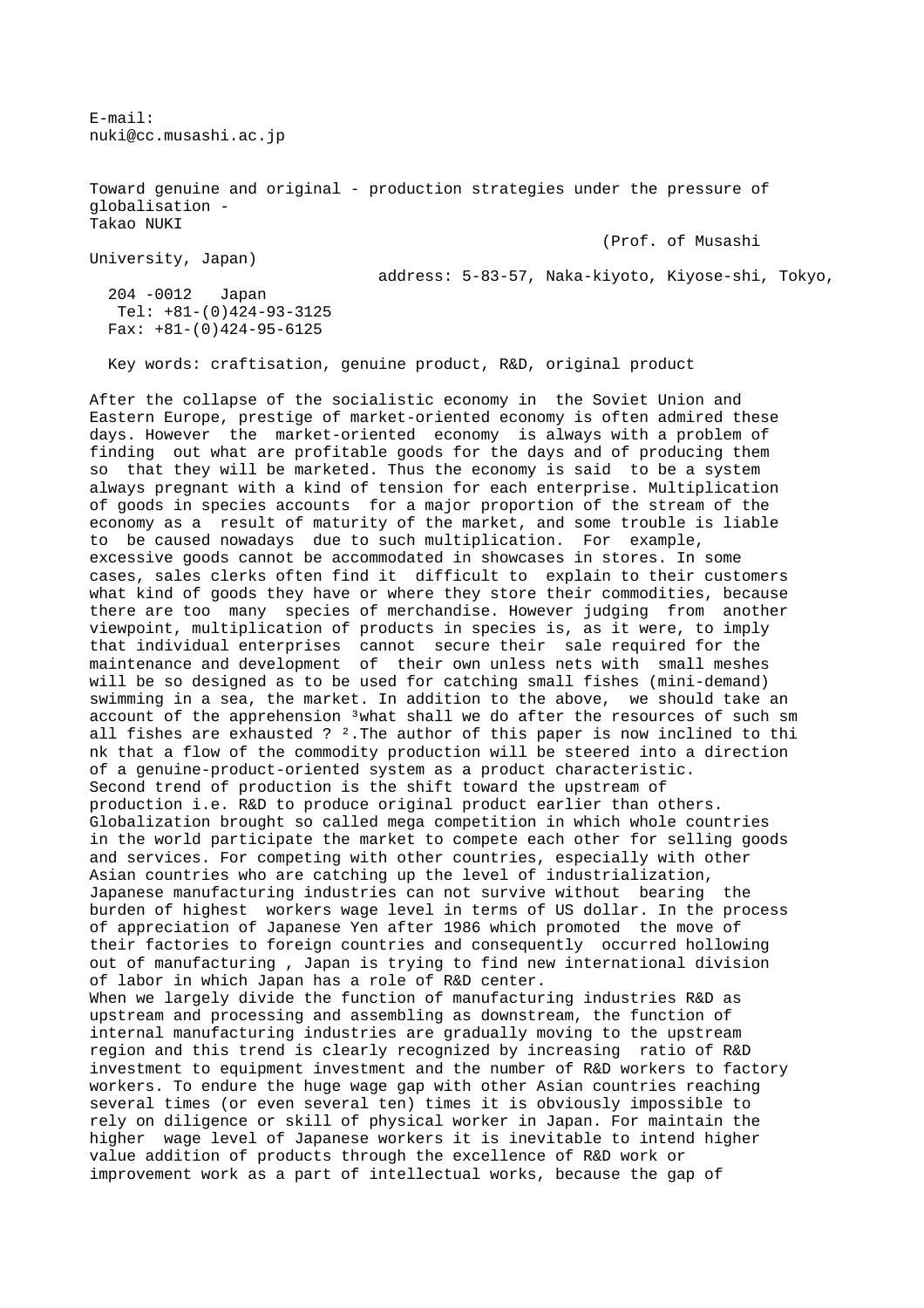intellectual efficiency among people reflecting education infrastructure and R&D infrastructure can be much bigger than the gap of physical function. In this context the necessity of strengthening the innovation or development capability of new products or process based upon the excellence of intellectual work of Japanese worker is advocated as the right course of Japanese manufacturing industries. And it is also emphasized that the competition strategy must shift from 3 providing higher quality wit h cheaper price<sup>2</sup> to <sup>3</sup> providing original products earlier than others<sup>2</sup>.

In this paper, these two types of orientation of production( or product ) strategies is to be discussed. At that time, the author wishes to express his intention in purport: Not a production system should be constructed as perfect automatization, i.e. as an automation system in order to produce genuine goods, but aggressive utilization of human skillfulness is required. Therefore everyone should be more concerned with the direction of the craftisation of industry which is kept in mind by people as a concept of the human-centered system. Prior to laying such insistence, it should be explained what a genuine product is.

## 1. What is a genuine product?

What will a consumer seek finally? That will be a product sufficing perfectly his or her needs and wants. Hereafter this shall be called a genuine product. Furthermore when a genuine product is in consideration as a product characteristic, the condition to be imposed by the genuine product is believed to be aligned as shown below.

 1) Usefulness--being excellent in intrinsic functions-- A consumer purchases a product to suffice some kinds of needs. Accordingly the genuine product should possess utility value perfectly sufficing the needs. Supposing by way of example that the genuine product is a food, it should have a sufficient nutritive value and is both tasteful and eatable without any anxiety in digestion. A car should always be excellent in running performance and safety. Here is an expression "things excellent." However this does not mean that the things are luxurious or have a variety of additional functions, but means that this is the first condition for allowing the things to own high usefulness in their intrinsic functions.

 2) Originality--macroscopic and microscopic originality-- The opposite of genuine is counterfeit. A counterfeit substance is just an imitation (copied one) and none of creativity of the person who manufactured it is found there. If creativity is applied, then original personality is provided there as a matter of course. Thus a face of a skillful hand who manufactured the things, i.e. the maker becomes to be seen. A species is manufactured with its original function or design, which means that something common to all of the individual products manufactured based on the specifications of the species, i.e. macroscopic originality is pointed out, so to speak. Such originality is, needless to say, quite an important one, but personality with respect to the product apiece coming out as a result of the apiece-manufacturing production, i.e. microscopic originality becomes necessary, so to speak, provided that the species is intended to perfectly comply with customers' individual wants even if the species is the same one. In the conventional industrial production, subtle difference apiece in size and color is eliminated as irregularity, and it has been required that a species with a single kind should be the one that is of precisely the same dimension and exactly of the same color as requested in the specifications in a design map, i.e. a clone product. None of expectation is warranted there with the fact that fortune-endowed pleasure that would be exclusively felt when a material that could never be found in the world except itself can be obtained.

3) Durability--being usable for a considerably long term--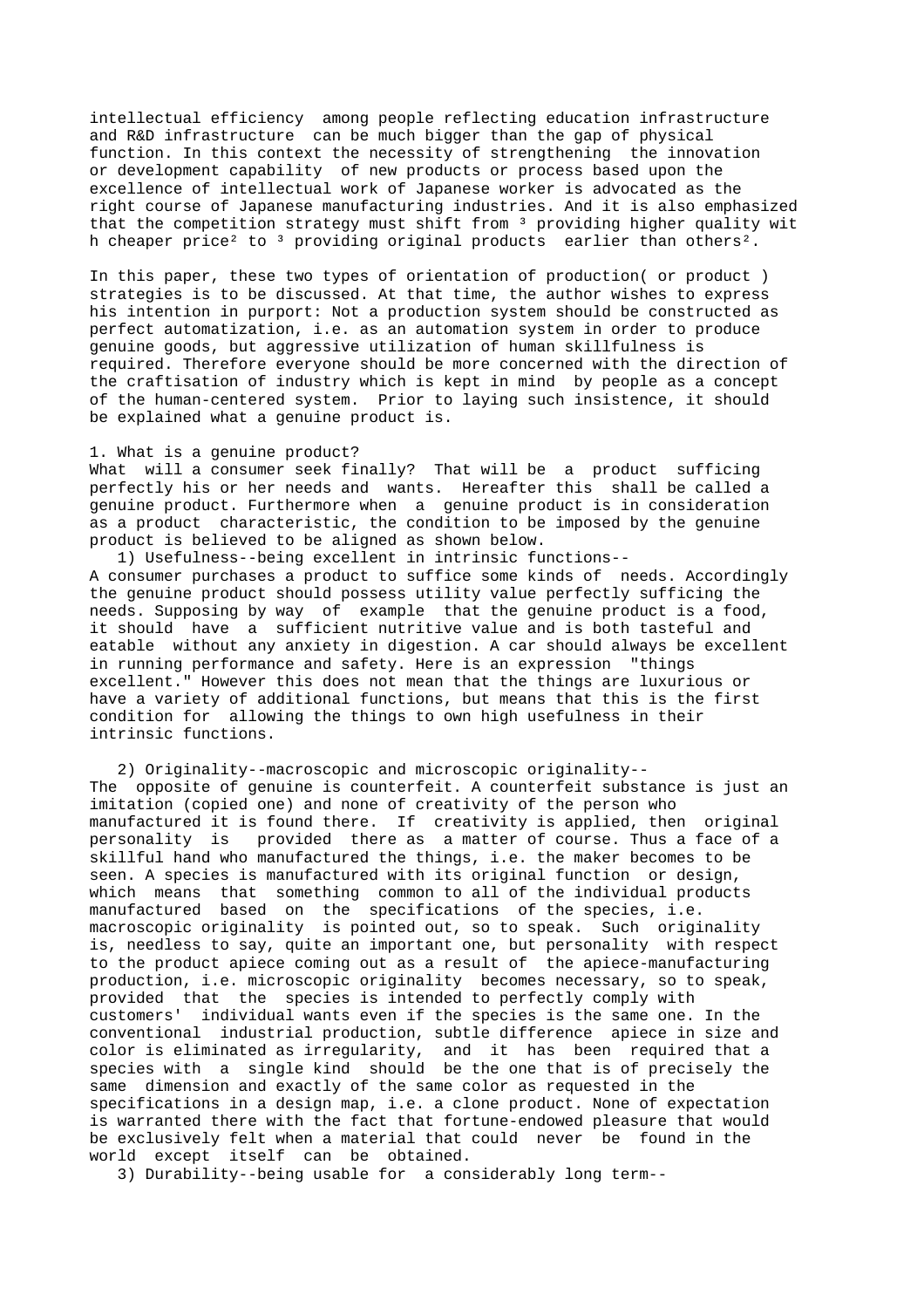Perishables together with their similar foods fresh from stock should be evaluated based on another kind of standards, but the degree of durability is an important clue with the durable consuming goods to determine to what extent the product is genuine enough. The matter is in relation with the items referred to at first in the significance that long-term utility is great in consideration of being usable for a long period, but something not to be explained is still pointed out. As can be seen in trees of God in Shinto shrines, something divine surpassing the diameter of the trunk is felt with a giant tree having lived to be hundreds years of age. A kind of reverence we feel with the products having durability is believed to be derived from the reason that weightiness of time over which those products would pass has something to expedite us who live in the limited time.

 4) Touches of humanity--idiosyncrasy and warmth feeling-- A genuine product is enriched in its quality with idiosyncrasy, tastefulness, and warmth feeling. Such invisible factors identifying quality are brought about by high degree of the technology and skillfulness contained in the product. Behind the technology, there exist activities in human life that have developed and supported the said expertise in industrial arts since the ancient ages. In the meanwhile with skillfulness, enthusiastic assiduity of the making hands as supporters of the skillfulness resides in it. A feeling for existence possessed by raw materials with good quality might also be a very important element. However among the roles of the factors designated above, i.e. technology, skillfulness, and raw materials, the one played

 by the skillfulness is in particular of decisive importance. In manufacturing processes of famed high-class automobiles such as Rolls-Royce, Benz, BMW, etc. some kinds of courses are intentionally left untouched so that they will be dealt with by skillful mechanics. This is because of the fact that something defective is liable to be pointed out with automation production from a viewpoint of the idiosyncrasy even if the processes are entirely free from functional trouble.

2. Situation change surrounding commodities--5 types of maturity-- In the previous chapter, it is argued what a genuine product is. At the next stage in glancing at the movement in advanced countries, the author

wishes to explain that a situation that might be called maturity in relation to the 5 points shown below is going to come into existence, and therefore genuine-product-oriented policies are being strengthened. 1) Maturity in earnings--preferring good products even if they are expensive--

Here, maturity in earnings means that it has become possible for many people to be in possession of money sufficient in acquiring purchasing power for the products truly desired or undoubtedly excellent even if they are considerably expensive. Needless to say, there are several exceptions such as problems of dwellings, high-class automobiles, etc., but situations have allowed people to buy even considerably expensive things provided that some endurance for such expenses is taken. Judging from a standpoint of purchasing power, a situation that should be called maturity of the income earning level is going to come into existence. As another viewpoint concerning maturity of earnings, maturity in desire for acquisition of earnings is designated. Since many of the people including the Japanese who are the nations of Japan as a major economic power have been strongly desirous of acquiring higher salaries or wages, it cannot be denied that no elevation of the income earning level is sought more highly than now. Accordingly no expression can be made with respect to maturity of earnings in an absolute meaning, ]but the income earning level is heightened to a considerable extent compared with the past. Thus it can be said that people's desire in acquisition of earnings is accepting arrival of a relatively matured stage in a sense that people's viewpoint for values is steered into a direction from money to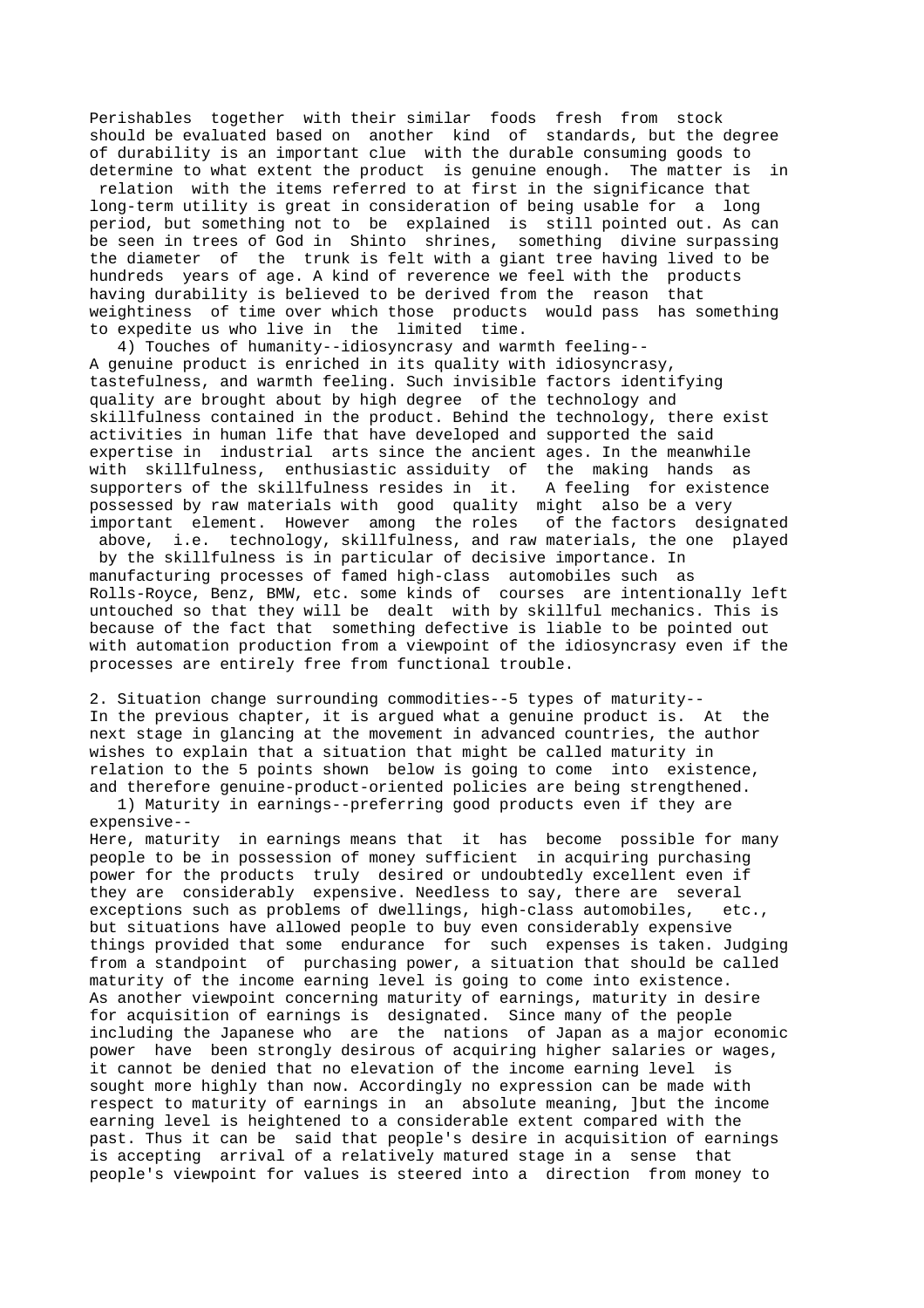distinctively aware of the said fact or not. According to such a concept, a production system for a single(apiece) production system comes into existence as a way how the production system placed on the very tip of the multiplication in species is. Making each commodity based on the specifications as requested by a customer or making

possibility to comply with consumers' liking. However in the event of multiplication in species of goods being accomplished, is everything sufficed with the matter? As human faces differ from each other, consumers' desire for functions or design of commodities must intrinsically differ from each other. If commodities wholeheartedly sought by consumers are produced, then such commodities should individually be manufactured as requested by each customer provided that the goods to perfectly comply with consumers' desire are produced. With multiplication of products in species, consumers' desire is more adequately sufficed than in case of a few kinds of species in a meaning that a range of choice is expanded. Despite the above, no expectation is fulfilled in allowing the desire possessed by consumers to be sufficed 100 percent, except that coincidence with fulfillment of the expectation is made by chance owing to the fact that the number of the species is a restricted one. In short, the multiplication in species at present is, for the consumers, equal to the given variety where the number of the species is restricted even if the number is increased, i.e. the variety is, as it were, preprogrammed variety and is never be called the multiplication of products in species perfectly reflecting the diversification owned by people. In such a situation of the multiplication at present, consumers are obliged to buy things by compromising with themselves on the given variety as before with slight awkwardness in feeling caused by their real liking irrespective of whether they are

production-- As necessaries for daily life of people are almost diffused throughout individual homes as a result of maturity of markets, decision of purchase is made in accordance not with needs but with wants, that is to say, in accordance with consumers' liking. After such decision, a tendency is noted as a matter of certainty that a variety of commodities to be obtained as far as possible is to be in hand for the purpose of enhancing a

other things without elaborating on this subject. It is also necessary to be provided with consumers' maturity in intelligence and sensitivity. Despite the fact that we have not yet reached such a stage of the distinction referred to above by any means, opportunities for us to come into contact with genuine products directly or indirectly and know-hows to evaluate them are gradually becoming abundant in volume as seen in the enhancement of the education level, widening of the range for activities, multiplication of media brought about by development of information technology, expansion of free time to make choice by taking sufficient time, etc. Thus the condition for enriching the eye to choose product groups with which people are concerned is becoming satisfied. 3) Maturity of markets--from multiplication in species to single(apiece)

 2) Maturity in the selecting eye--the eye viewing genuine products-- Even if one has enough income to buy genuine products, his or her purchasing power is never activated without having ability to choose the genuine products with him or her. As seen from the fact that many of consumers cannot extricate themselves from their famous-brands-oriented policy, it is no easy to have the eye to find out what are genuine products. As can be said with antiques, it is necessary to be provided with many opportunities to see a large amount of valuables and precious materials high enough in quality in distinguishing genuine products from

buy things to time to pass away freely for leisure. While possession of expensive consumer goods becomes useless as a measure to claim an advantage over other people, each consumer is challenged to seek a way how to choose genuine products in buying things in a relation with the life-style for passing away free time.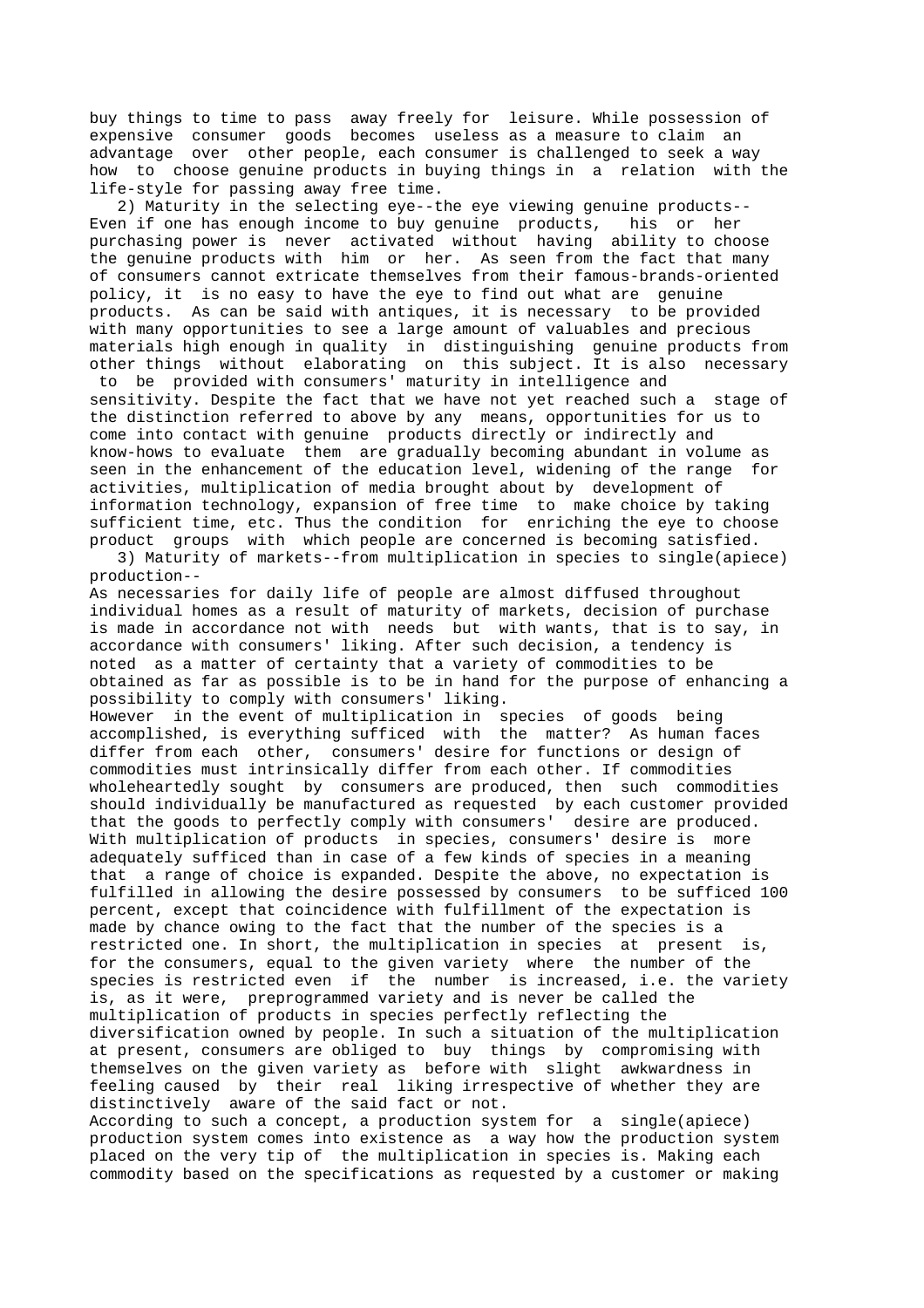each commodity based on the maker's own mind for creation as with the case of earthenware made by potters implies the reality of apiece-making production system. The characteristic to be required there is to possess peculiar personality as a piece of the work. From such a meaning, it might safely be said that the product thus obtained is undoubtedly a genuine product. This is because there is no meaning for producing single(apiece) commodities intentionally unless such personality is endowed.

 (4) Maturity of function -- technological final arrival point -- When a commodity has diffused in the markets to a certain level that majori ty of people benefit by its standard function, there exists a way to arouse new demand besides merely multiplying the commodity--which we have already seen. The way is to produce a new model that possesses modified functions or designs. This method, making new models, has been accelerated over the recent years competing for market share; and in relation with the multiplication tendency of products, this life-cycle is becoming shorter. The shorter life cycle of products could be raised by high-speed technological progress and, when there is no further technological progress, by supplying new models one after another corresponding to hectic change of consumer's taste and mode. Video-cameras and personal computers are former illustrations, and most of clothes and foodstuff are of the latter ones. In this latter case, the sense of consumers is the more decisive factor in terms of purchasing rather than the differences in functions.

The situation of latter case held the assumption that the basic functions of the product has sufficiently diffused in the market. In this sense, this state indicates market maturity. An commodity, even included in the former group, will finally enter into a functionally matured phase with time progress, and subsequently the markets also will mature. To elaborate this point, we need to look at characteristic of the commodities<sup>1</sup> life cycle

.

The life span of commodities can be categorized into two parts; micro (individual) and macro (species). For instance, the television appeared after World War II, and with sever competition of household electrical products companies, TV models have been intensively changed. The life-cycle of commodities itself--that is, life span of individual model, have been fairly short. However, in regards to the historical development of the TV (as a receiver) it follows the first stage (black-and-white TV period), the second stage (color TV period), and the third stage (high quality vision TV period). It shows that the TV life cycle i.e. the life span as a species is still vigorously lasting, and we can now say that TV is in a path towards in a high quality vision period, the third stage. The reason why TV has been one of the leading commodities for a long term is that the development of the TV as a species has shifted favorably . When the black-and-white TV satisfied the market in the first stage, the color TV appeared as more than a mere model change, and just when the color TV closes to diffuse, then, the high-vision TV which is also a epochal product compared with the color TV is going to take the place. Of course, the technological progress with the TV is not limited only in the changes from black-and-white to color, or from color to high quality vision. There are also in several changes such as the picture size (more compact or wider), satellite broadcasting, and the appearance of video as a peripheral. Anyhow, it could be quite feasible that the TV takes on a life span of a species as well as of an individual commodity.

In addition to the distinction between individual and species cycle, what we should be concerned with in relation to life cycle of commodities is the concept of technological final arrival point or maturity of the commodities' function. Next, I will mention briefly this point. Every commodity has some functions as a substance of the utility value. Generally, when a commodity appears, performance level of the functions is very low. It could be slightly better than we have nothing, easy to break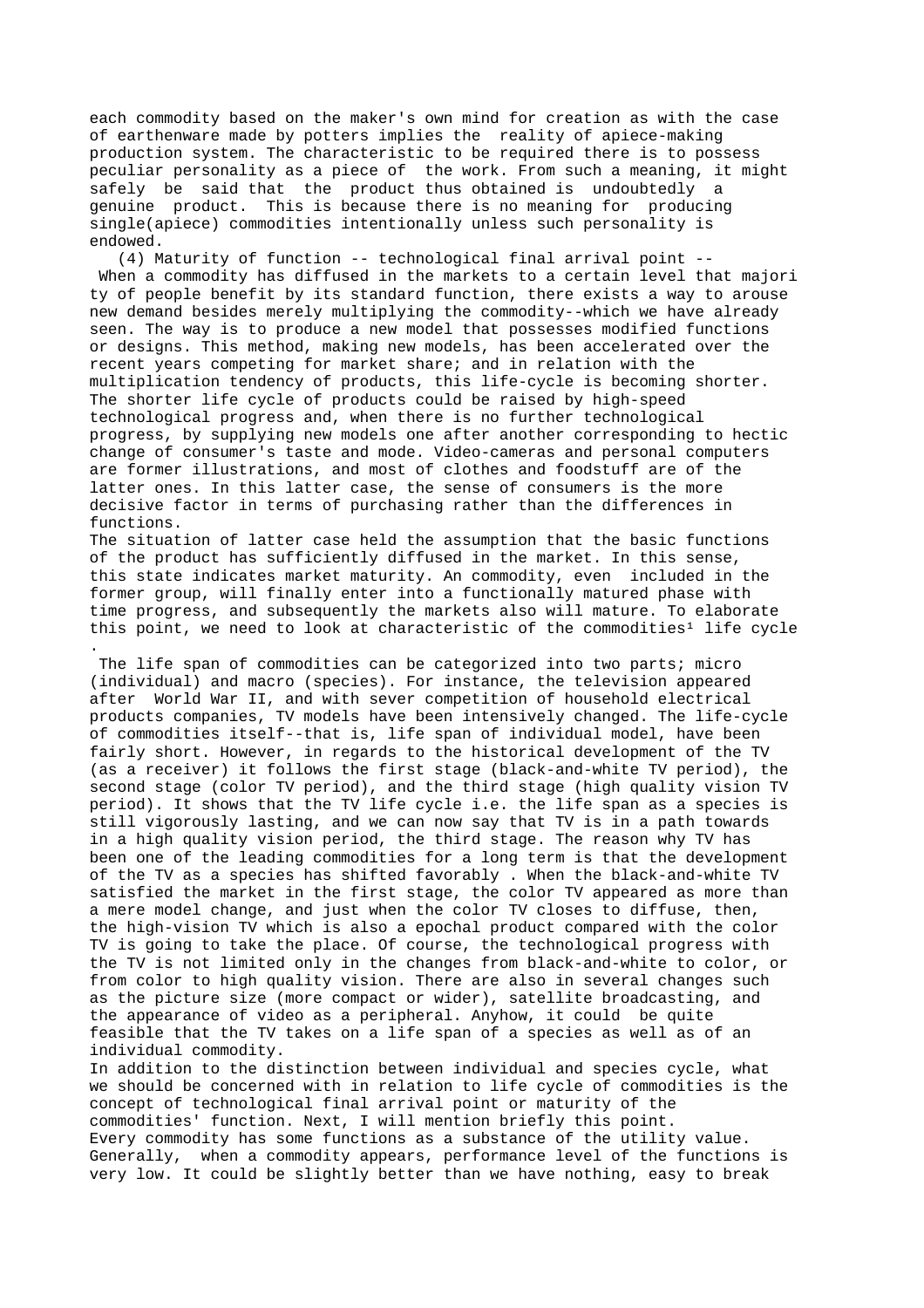down, or difficult to manipulate etc. From such state of functions, the commodity is gradually improved its function by repeating incremental technological innovation, and finally it arrive the level where more functional progress is not needed. This level is called the technological final arrival point. And this concept of final arrival point has also its sub-final arrival point; for example, in the previous instance of the TV, each stage of the black-and-white, the color, and the high quality vision has its technological final arrival point as a sub-final arrival point of the TV. The electronic calculator is an example of which arrived the point comparatively in a short term. The calculator is already perfect in speed and accuracy. Also in respect of size, if it becomes smaller, it will make difficult to input numbers with fingers, and if it becomes thinner, we will easily snap it in our pocket. Even there would be another expectable parts of progress, like a display with clearer definition or voice-input, we can say that the electric calculator is almost matured in its functions. Namely, the calculator has reached its technological final arrival point. Though electronic pocket notebook is being highlighted recently and it has functions of processing and memorizing words-information in addition to the computing function of calculator, it is better to take as a birth of a new species of commodity than multiplication of calculator. Some day also the electronic pocket notebook will reach its technological final arrival point through repeating incremental innovation.

Apart from the electric calculator, we can find another products that are already mature in its function. Watches are mature commodities for the same reason with calculators and the bicycle can be thought in the same way. Most of merchandise in our daily life such as clothes and furniture have come to their functional maturity and for these functionally mature commodities makers can not get lead by better functions of their products. Consequently, the way for appealing to customers is to make difference in quality and design. In mature market, necessary functions have been satisfied with products that we bought already. Lower price of products can not be enough for creating new demand. The fact that superiority of design sense plays decisive role, means that commodities generally become "fashion goods" as we see on clothes and watches. Sound of "fashion goods" may give a frivolous image, but by going through this process, consumers come to the stage where they select the genuine product faithfully to their sense of beauty free from the restriction of function.

(5) Maturity of technology--limits of automation--

In addition to the change of demand side; maturity of market, the change of supply side also inclines manufacturing companies to multiplication of goods in species. Development of micro-electronics and other technologies make it possible that production systems have flexibility to adapt itself to the wide range variation of products, with change of soft ware, i.e. without change of machinery equipments as hard ware. This means that production of multiple types of commodities is become feasible without increasing production cost seriously. We can say technology reached in the stage of maturity in the sense that it got ability to respond various types of products with reasonable cost.

However, while it contributes to multiplication of products, the technological development show limit of the production system which only relies on technology. That is, the development is making clear the necessity of craftsmanship or human skill, that only human beings have, for making genuine products. For explaining the reasons of necessity of human skill, I have to describe various factors which are unable to be transformed into hard and soft ware; such as tacit knowledge, intuition, strength of will, imagination, creativity, and so on. Here, I just mention that, the technological development is reaching the stage where limit of technology is coming in sight and in such sense maturity of technology is being observed.

3. To make genuine product -craftisation of industry -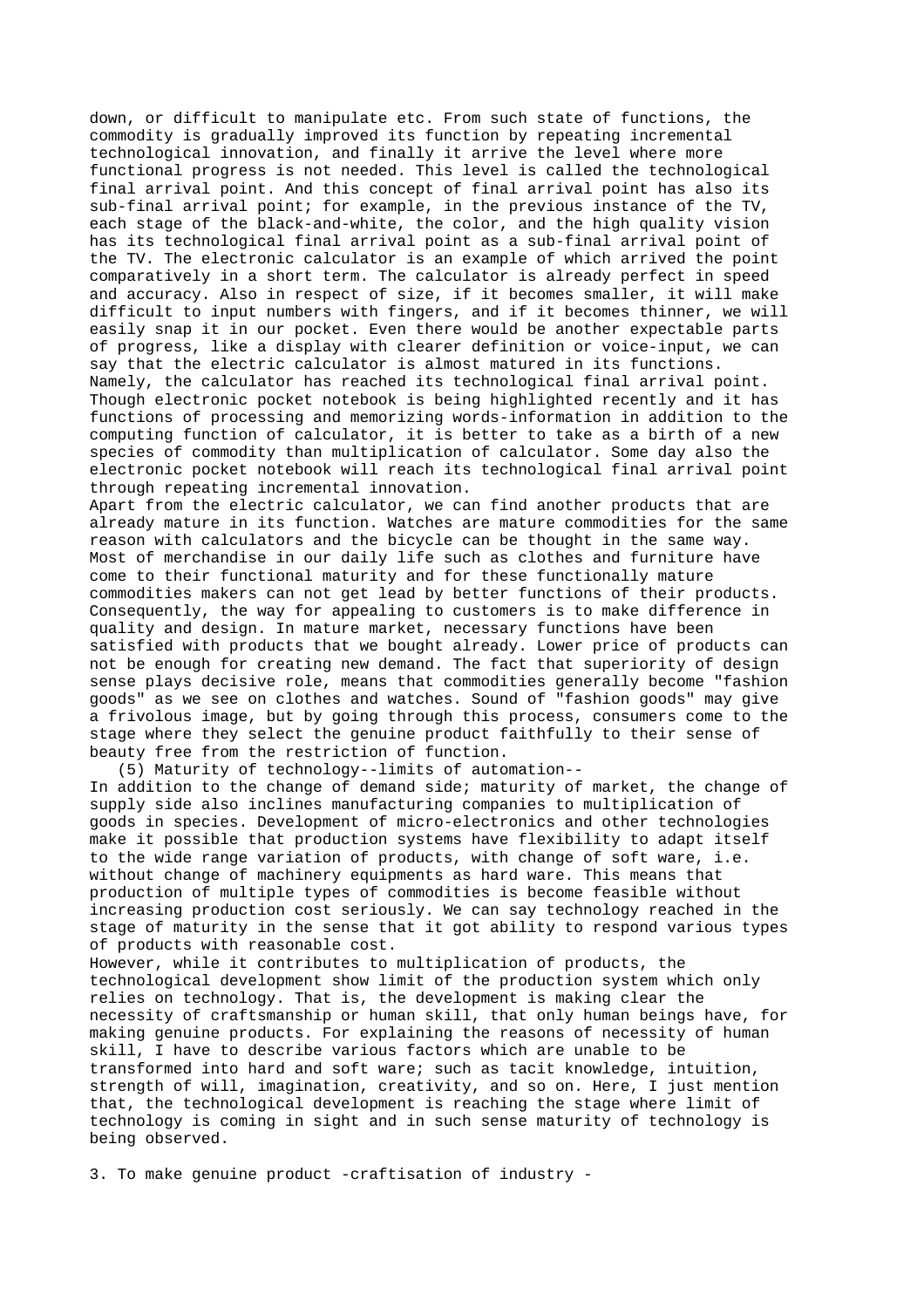This paper has shown that people is going to orient genuine products in developed countries. But when we look at the fact that, in developing countries, people can not satisfy even their basic needs for life, ethical problems that whether we are allowed to satisfy our wants more, may appear as another problem . However, it may possible to say that genuine products with physical durability and permanent attractiveness are desirable for saving natural resources.

Now, how should be exist the production systems in the genuine-product-oriented age? I have pointed the importance of human skill for satisfying the requirements of genuine products. So concerning that factors which can not explain with mere qualities or functions; such as idiosyncrasy, and warmish feeling, will get great importance, we have to reinvestigate production systems which put priority too much on efficiency. For pursuing efficiency and speed, automation systems has progressed under the name of ME (micro-electronics), or informatization (computerization). My view is that we are in the time to think the limit of automation and to look for the future perspective of production system.

And our destination should be a system utilizing the human skill and the hand manufacturing process not only as a substitute for the automation but as the core of the system, utilizing the high-technology as a supporting tool of workers. In general, making craft goods instead of automated products, i.e. craftisation of industry is our goal. From the age of craft based on human skill of guild, passing through the ?manufacture<sup>1</sup> era and the era of ?great industry by machinery<sup>1</sup>, we are now in the era of ?networked au tomation system<sup>1</sup>. With high technology as a reliable tool, the return to cra ft again will bring us new era of the ?craftisation of industry<sup>1</sup>.

4. Some strategies of Japan's manufacturing industries

1) traditional strategy:

 Higher quality with cheaper price than others ( to get maximum market share)

Basic strategy of Japanese manufacturing companies was to realize maximization of company scale. This strategy proved successful in attaining the economies of scale to cut down their cost and also in providing more of upper posts for their employee. Even stockholders were happy to enjoy capital gain resulted from rise of

stock price. However, the maturity of domestic market and the frequent occurrence of trade conflicts is making this growth strategy inadequate and the rapid catch up of other developing countries with much cheaper labor cost is making the strategy also impossible.

2) a proposal of Mr. Akio Morita ( the then President of Sony) in "Bungei Shunshu " ( periodical journal in Japanese), February-1992:

 Higher quality with profitable price to assure profit and thus, through reducing of market share resulted from relatively higher price which affords sufficient profit for Japanese industries, to avoid trade conflicts with other advanced countries. We can look upon this strategy as a variation of  $3$  higher quality with cheaper price<sup>2</sup> strategy because it is a strategy of price setting based upon making things as cheap as possible.

3) a proposal of Mr. Hiroyuki Yoshikawa (the President of Tokyo University) in "Weekly Diamond (in Japanese)" June 18, 1994 :

 Create new originals earlier than others to avoid trade conflicts with other advanced countries by not compete for existing products and also to cope with the pressure of chasing up by other Asian industrializing countries. To create new originals the R&D activity should be strengthened and the budgetary support of Japanese government should be more increased. And also education system in Japan have to change for promoting the creativity of Japanese nation.

5. Some comments on the " create new originals earlier " strategy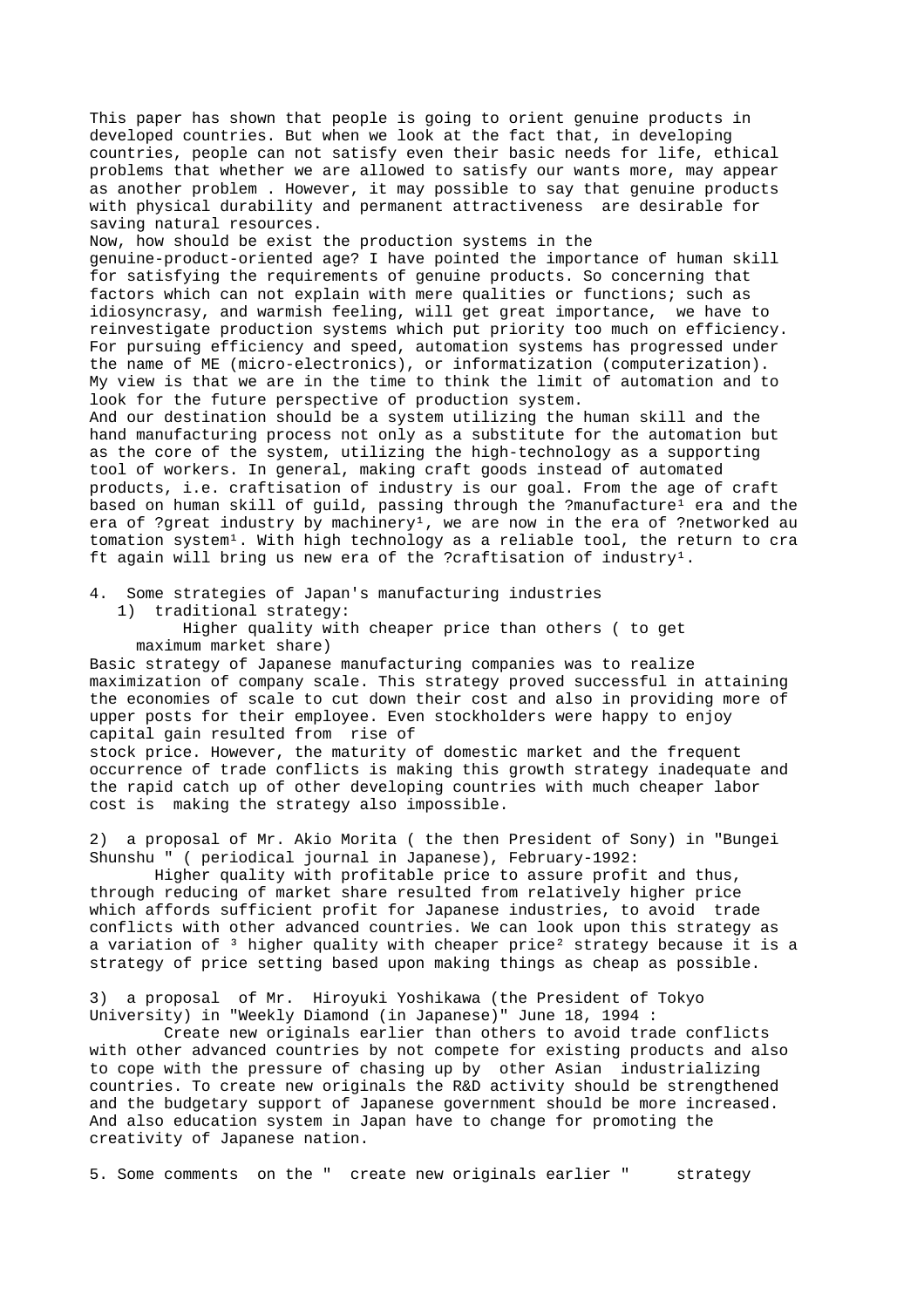a. The share of existing goods in total production is much bigger than new original goods. Can we have enough number of employment opportunity by creating " new originals faster " than other countries ? b. To do Research and Development for new original goods, is it possible for

ordinary companies( especially for small business) ?

 Majority of Japanese companies have contributed Japan's economic growth by suppling high quality products cheaper than other countries through process innovation. For them to be expected " create new originals faster " than other is too excessive burden.

 c. Even after succeeding to create new originals, production of the goods or its parts would be ordered to foreign manufacturing companies in other Asian countries who can offer cheaper price. d. Can we expect that Japanese people are superior in terms of

 originality than other people? The strategy that assumes Japanese nation as ordinary people is to be more normal and realistic. e. Among existing goods or services we have a lot of things that we need or want, for example, house with wider space and safer structure for earthquake, road with safe sidewalk for pedestrians and attentive care for patients. And the priority of those existing goods or services would be more important or higher than future new originals . f. Though the strategy of " new originals faster" does not aim at cost performance of manufacturing process, it aims at cost performance or time performance of research and development. In that sense the strategy still intends to strengthen the competitiveness of export oriented industry. Next evaluation of Japanese Yen currency will be inevitable and so is the "hollowing out" of major part of Japanese manufacturing industries that make existing goods.

Conclusion - <sup>3</sup>hightech craftisation of manufacturing industry <sup>2</sup> to make <sup>3</sup>beautiful products thoroughly<sup>2</sup> -

Main purpose of economy or industry is not maximizing trade surplus. It is to ensure people the opportunity to work and high quality of life within the capacity of natural environment. And this requests an integration of the logic of production which wants to save the cost by eliminating human work and the logic of consumption which needs an opportunity to work for getting purchasing power. Reviewing and reflecting the automation system is necessary for Japan's production system.

Automation system inevitably needs high level of operation, in other words, mass production to clear break even point resulted from big amount of capital investments (fixed cost) for automation system.

 Only way to get down the break even point and to have real flexibility of production items or elasticity of production volume is to utilize human skill. Human-oriented production system or skill oriented production system should be introduced to Japanese manufacturing industry.

 Now, such trend has partially started in Japan. Automatic machines and robots are being removed from factory and workers are again introduced in place of machines and robots. A problem of such new trend is that the purpose of new human oriented system is mainly to save the production cost. Genuine human oriented system should utilize human skill for producing high designed -beautiful- products supported by high technology. The conclusion of this paper is that , after reaching the maturity stage of market, a sort of  $3$ hightech recraftisation of manufacturing industry  $2$  or  $3$ three highs strategies i.e. the integration of high technology, high skill and high design<sup>2</sup> to  $\frac{3}{1}$  make beautiful products thoroughly<sup>2</sup> must be consi dered as an important alternative for manufacturing companies in advanced countries.

## References

\* Ed. by Mike Cooley ³ European Competitiveness in the 21st Century ³, Commission of the European Communities ( FAST report ), 1989 \* Takao Nuki, The ? transfer of skill <sup>1</sup> and the ? transfer of human relation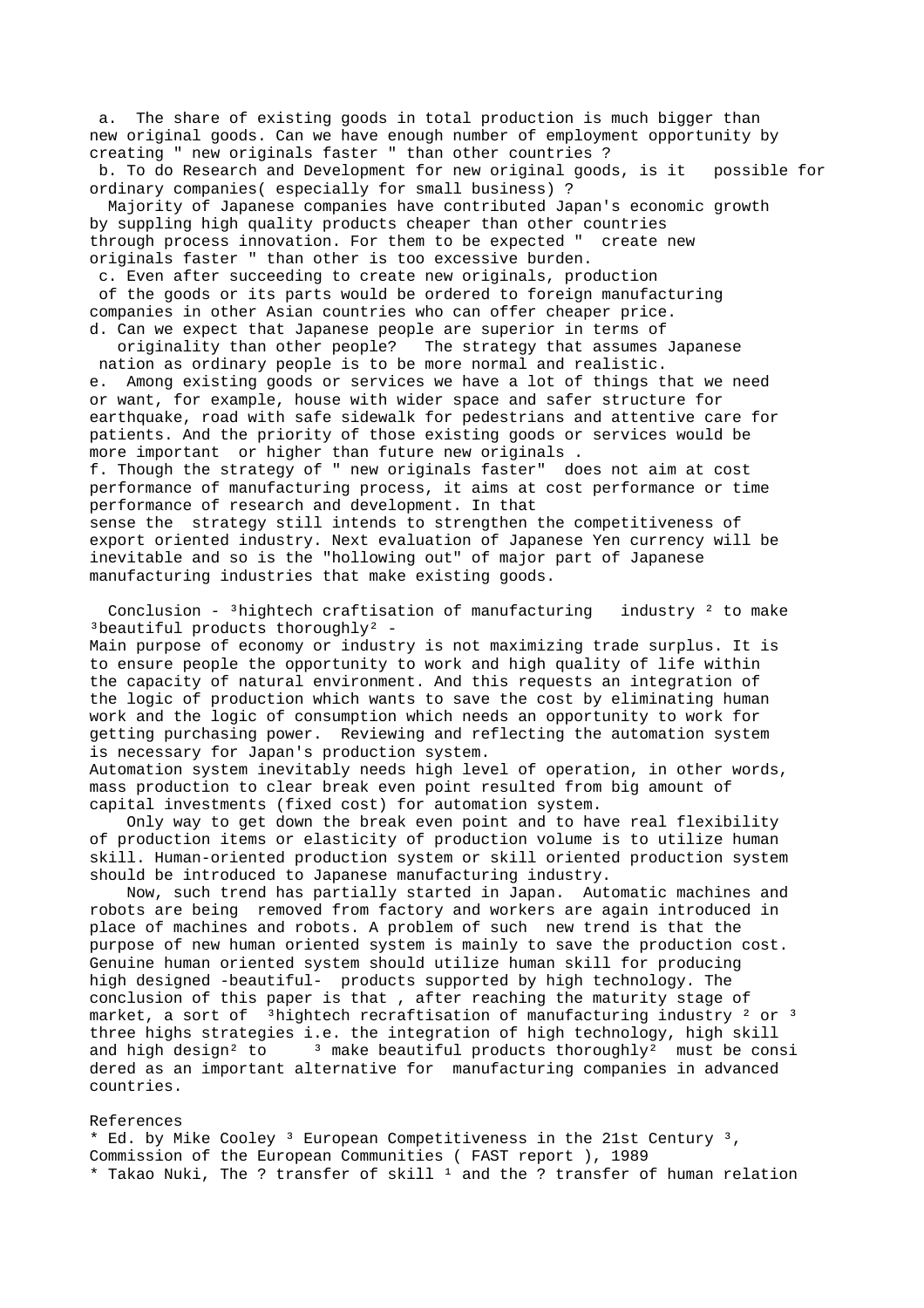<sup>1</sup> to machine systems, <sup>3</sup>AI and Society<sup>3</sup> Vol.4 No.3,1990 \* Takao Nuki, Impact of information technology on Japanese industrial culture, ed.by Y. Masuda <sup>3</sup> Human centered system in the global economy, Spri nger Verlag,1992 \* Takao Nuki, Production strategy for 21 century and task of industrial management study, ed.by T. Suzuki<sup>3</sup> Methods and tasks of industrial manageme nt², Zeimu keiri kyoukai,1997(in Japanese) \* Ed. by Takao Nuki and two others² Digital information network and industri al society², Tyuohkeizaisya,1998(in Japanese)

 Toward genuine and original - production strategies under the pressure of globalisation -

Takao NUKI

(Prof. of

Musashi University, Japan) address: 5-83-57, Naka-kiyoto, Kiyose-shi, Tokyo, 204 -0012 Japan Tel: +81-(0)424-93-3125 Fax: +81-(0)424-95-6125

## (abstract)

 Though the major trend of production strategy in advanced countries like Japan is still to progress automation to save the labor cost, the limit of such strategy is becoming more and more clear. Automation system needs big amount of total production volume even when it can be adapted flexibly to the multi-products. For surviving of the major parts of industries the utilization of human skill supported by high technologies to make products with high design sense is to be the most important and adequate strategy of production.

This paper, firstly, proposes the  $3$  craftisation of industry  $3$  to produce genuine products for coping with matured market in advanced countries. The concept of genuine product should sutisisfy four conditions. 1) Usufulness i.e. being being excellent in intrinsic functions. 2) Originality of function or design that perfectly comply with customers<sup>1</sup> individual wants. 3 ) Durability i.e. being usable for a considerably long term. 4) Touches of humanity incliding idiosyncrasy and warmth feeling. Genuine products is becoming more and more suitable when we consider the maturity in relation to the 5 points i.e. maturity in earnings, maturity in the selecting eye, maturity of markets,maturity of function and maturity of technology. To make such genuine product we have to reinvestigate the existing production system which put priority too much on efficiency. We are in the time to think the limit of automation and to find future perspective of production system in a system utilizing the human skill and hand manufacturing process not only as a substitute for the automation but as the core of the system.

 In the latter half of this paper , after reffering the traditional or existing strtegy i.e.  $3$  higher quality with cheaper price<sup>2</sup> and  $3$  high er quality with profitable price  $3$ , the auther \criticizes the trend of making original products earlier than others ³which is strongly being emphas ized by some of top academicians or business executives in Japan implying the building up Japan as a strong technology and science based state.

 This paper agree to the importance of technology or science. However, like intellectual property, intellectual activity to compete for market is essentially so exclusive that only the earliest person or company that invent some original goods or process can get the right of survival. To assure the people sufficient opportunity of employment we should utilize human skill to  $3$ make beautiful products thoroughly<sup>2</sup>, not to  $3$ make original products earlier than others².

The criticism to the strategy of <sup>3</sup>making original products earlier tha n others<sup>3</sup> may seem as a contradiction to the proposal of the strategy of<sup>3</sup>